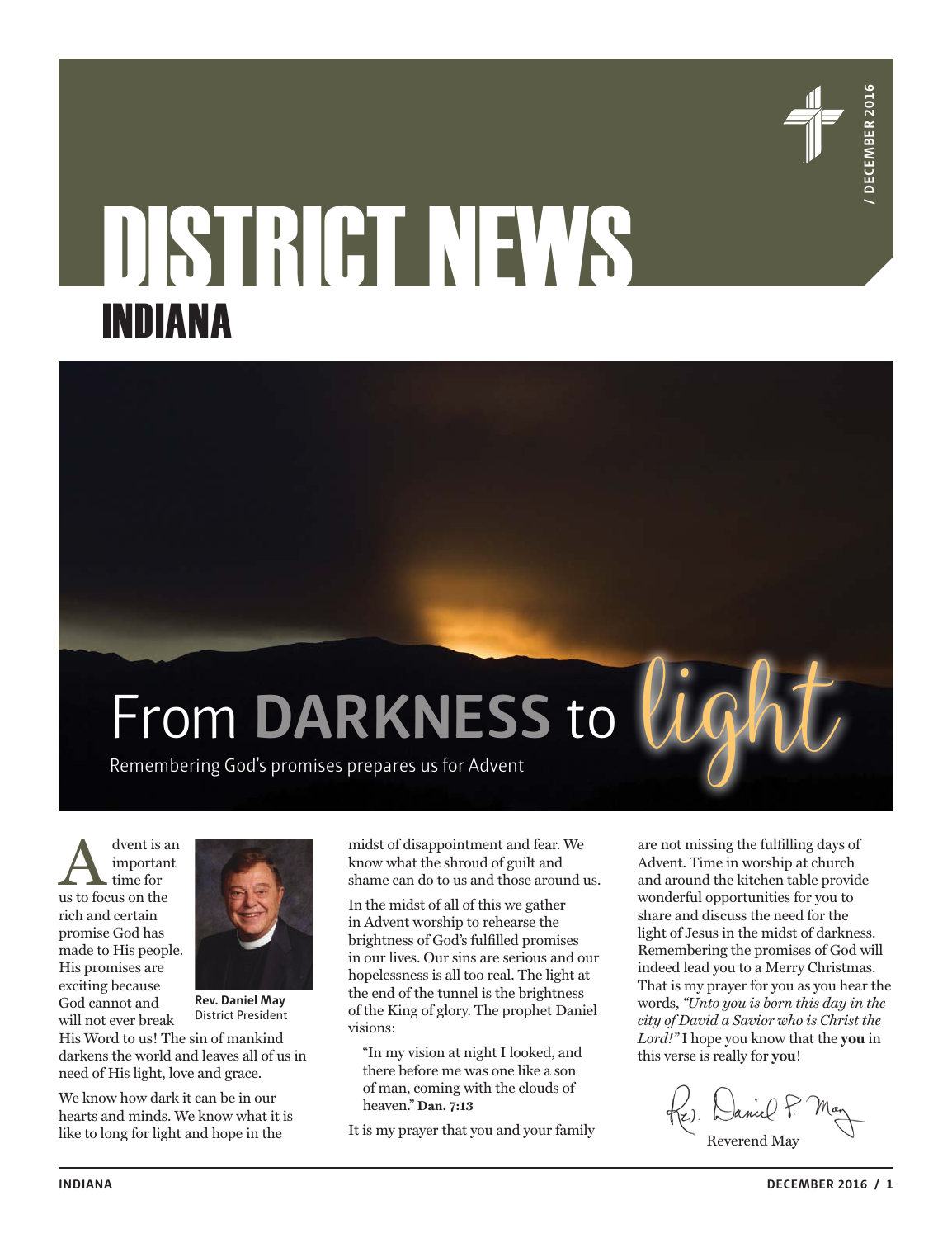## **God With Us**

## **Reaching out to those who don't know Immanuel**

*"Behold, the virgin shall conceive and bear a son, and they shall call his name Immanuel (which means, God with us)."* **Matt. 1:23**



 $\begin{array}{l} \displaystyle \prod \limits_{\text{to consider}} \text{to consider} \\ \text{that the Virg } \text{Mary conceived} \end{array}$ t is fantastic to consider that the Virgin and bore a son. It is extraordinary. But greater than that is the message of what the child would be named, "Immanuel." God with us is a



**Rev. Geoff Robinson** Outreach Executive

comforting and exciting truth. Jesus Christ is not only the one who was born of the Virgin Mary, suffered under Pontius Pilate, was crucified, buried and rose again victorious over sin, Satan and death, but He is also with us. Christ tells us, *"Lo, I am with you always, even to the end of the age."*  Christ comes to us through the Word of God. Jesus is with us in the Sacrament

of the Altar, for there we eat and drink His real body and blood in, with and under the bread and wine. Christ is there when we are given faith through Holy Baptism, for we are baptized in the Name of the Father, Son and Holy Spirit.

Think of all the joy there is in knowing that the True God is with you. You are never alone. You have the greatest power in the cosmos on your side. What an awesome reality this is! And perhaps the greatest reality about God with us is that God doesn't come to us demanding to be served, but He serves us by giving us forgiveness of sins and life everlasting. This is something worth remembering and rejoicing about. No wonder Immanuel is a popular name for Lutheran churches.

God is with us! God is with us! Yes, the angels announced it in spectacular

fashion to shepherds who were with their flocks in the field. The angels told the shepherds the great blessing of the baby born to the Virgin Mary. And the shepherds reacted by visiting the baby Christ and then they went about telling people of the child who was named "Immanuel!"

You have the opportunity to do the same thing as the shepherds. The Advent and Christmas seasons are great times to invite people who don't know the joy of "God with us" to find out about Jesus the Christ.

Take a few moments and think of a person you know who doesn't know Christ Jesus. And then ask God to give you the opportunity to invite that person to an Advent and Christmas service so that they might come to learn of the child named "Immanuel."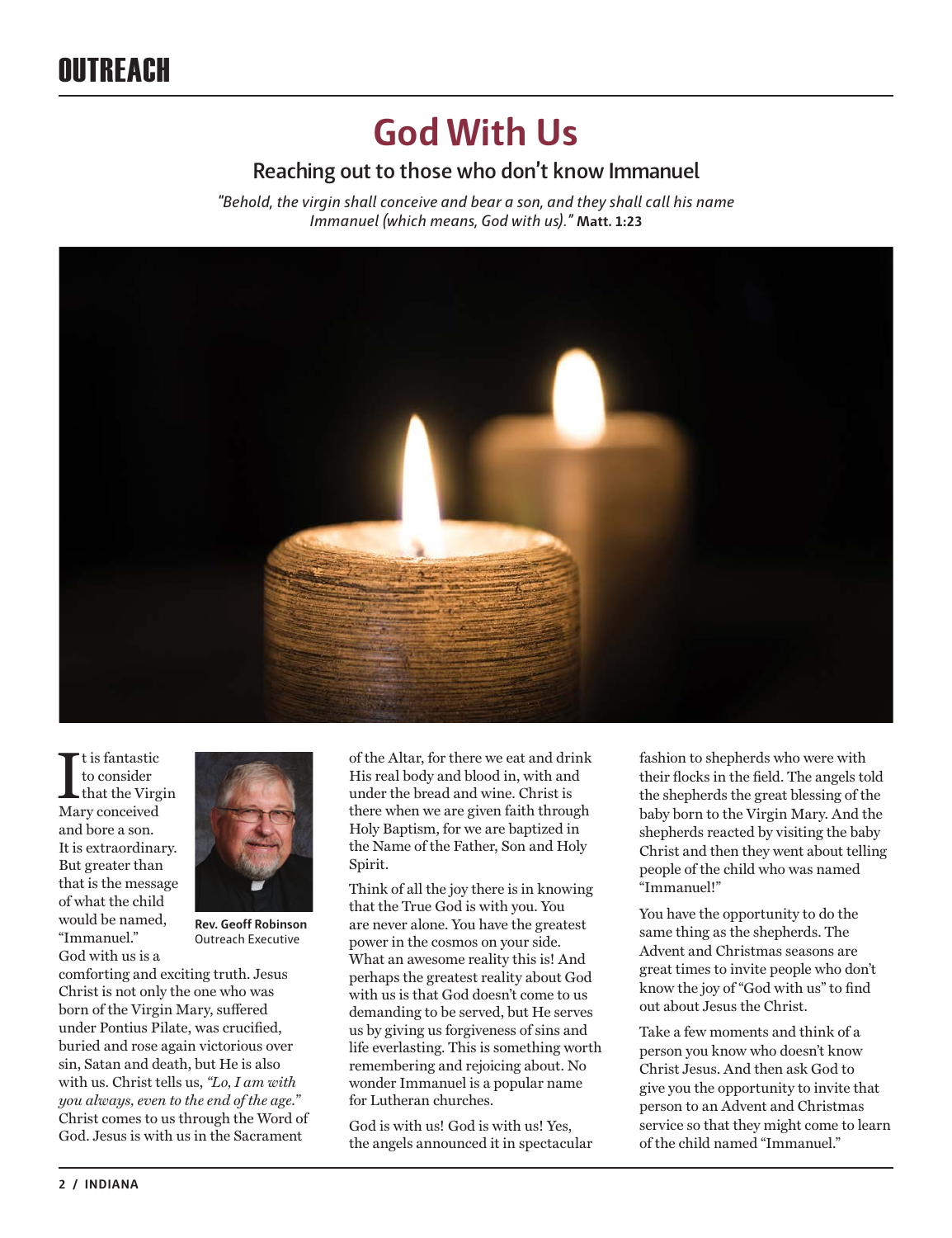# **Christmas is Coming!**

## **Focusing on Jesus during a busy season**

 $\begin{tabular}{|c|c|} \hline \textbf{he days of} \\ \textbf{December} \\ \textbf{are upon} \\ \textbf{us. Our voices can} \\ \hline \end{tabular}$ December are upon be heard, "I have to hurry up to get my Christmas…" You can finish the sentence.



Students are also in the hustle and bustle of the Christmas season.

**Dr. Jon Mielke**  Executive Counselor for Christian Education

Many might be saying, "I cannot wait to open presents." Others anxiously await their December holiday, taking time away from daily routines and school tasks.

It has been said that patience is a virtue. But it is hard to be patient when you

are waiting for something you need or even want so much. The psalmist penned:

"Be still before the LORD and wait patiently for Him." **Ps. 37:7**

Unfortunately, the more we concern ourselves with vacations, shopping for gifts and planning for Christmas parties, the less we concentrate on the real message of Christmas.

December brings the season of Advent, and Christmas Eve and Day, affording Christians, young and old, to take time out of the busyness of our lives to be still before the Lord. This means that God calls us to worship with Him on Sundays and Wednesday evenings. To be still before the Lord means we are invited to attend multiple services,

providing Christians opportunity for much song, recitation and praise.

The season of Christmas is a busy time. Crowded malls and office and classroom parties can distract us from the quiet peace that the Child of Bethlehem came to bring into our hearts. Take time to be still before the Lord. Patiently prepare your hearts for Jesus, who has come as Savior of the world with those celebratory hymns and psalms of praise.

Wait … stop … listen … and be still! Christmas is here. The time is now to prepare our hearts and to worship the *"baby wrapped in swaddling cloths and lying in a manger"* (Luke 2:12).

God's peace and joy to you at this Christmas time!

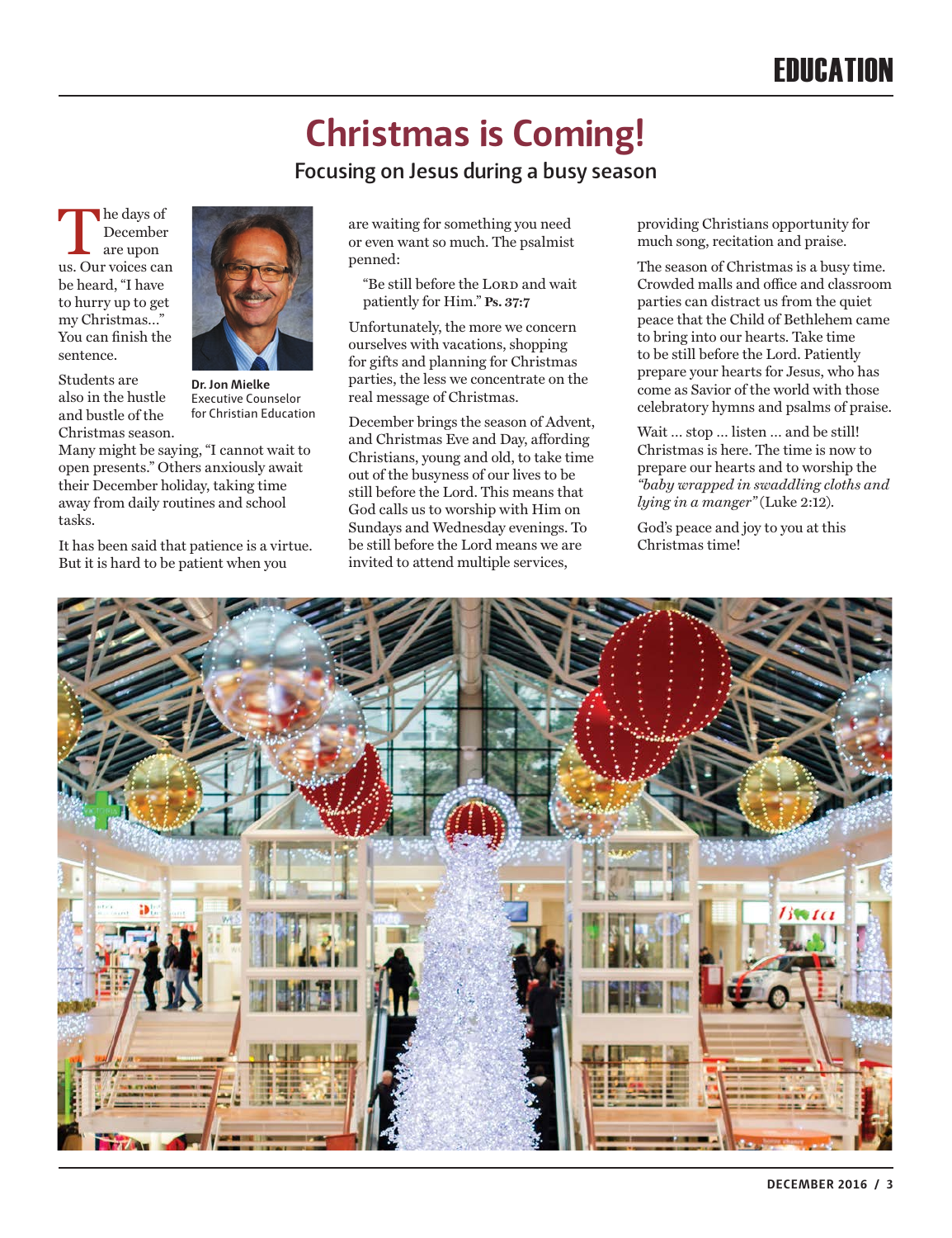# **Student Volunteers Help People with Disabilities Get Ready for Fall Fun!**

*Home Heroes program connects people to volunteer opportunities*



 $\begin{tabular}{l} \quad \quad \textbf{P} \text{e} \text{the} \text{sd} \text{Lutheran} \text{ Communist} \text{is} \\ \text{connects} \text{vblunte} \text{ers} \\ \text{with intellig disabled people. These} \end{tabular}$ connects volunteers with intellectually and individuals are called Home Heroes. Earlier this fall, students from Laura Bohnke's biology class at Concordia Lutheran High School (CLHS) in Fort Wayne spent a day volunteering at Bethesda Community Outreach, a day program at 1615 Vance Ave. in Fort Wayne. The students were completing a day of service in the community by helping the residents get ready for fall fun.

"Our program is aptly named because the volunteers who work in our homes with the people we support really are heroes," said Kirsten Whitsitt, Bethesda's director of Volunteer Services. "We want our volunteers to see the ways that their

gifts can make a positive difference in the lives of the people we support."

The CLHS students began the day with devotions and worked with the dayprogram participants to complete a craft project to "Deck Their Halls with Fall." Not only did the handmade crafts brighten up the room, they provided a festive fall feeling when they were used again later in the month to decorate for the fall dance, when day-program members and friends enjoyed an evening of Halloween fun.

The goal of Bethesda's Home Heroes program is to recruit volunteers from the communities it represents. These volunteers work at Bethesda program locations with the people it supports alongside the Bethesda Direct Support Professional (DSP).

Volunteers undergo a background check and are trained before being placed in a program.

Bethesda Lutheran Communities is a Recognized Service Organization (RSO) of The Lutheran Church—Missouri Synod.

Volunteers are always needed and welcome.

**To learn more about Bethesda's Home Heroes program and how you can get involved, contact Whitsitt at 920-262-6515 or Kirsten.Whitsitt@ mailblc.org.** 

#### **Apply online at:**

**bethesdalutherancommunities.org/ get-involved/volunteer/volunteerapplication.**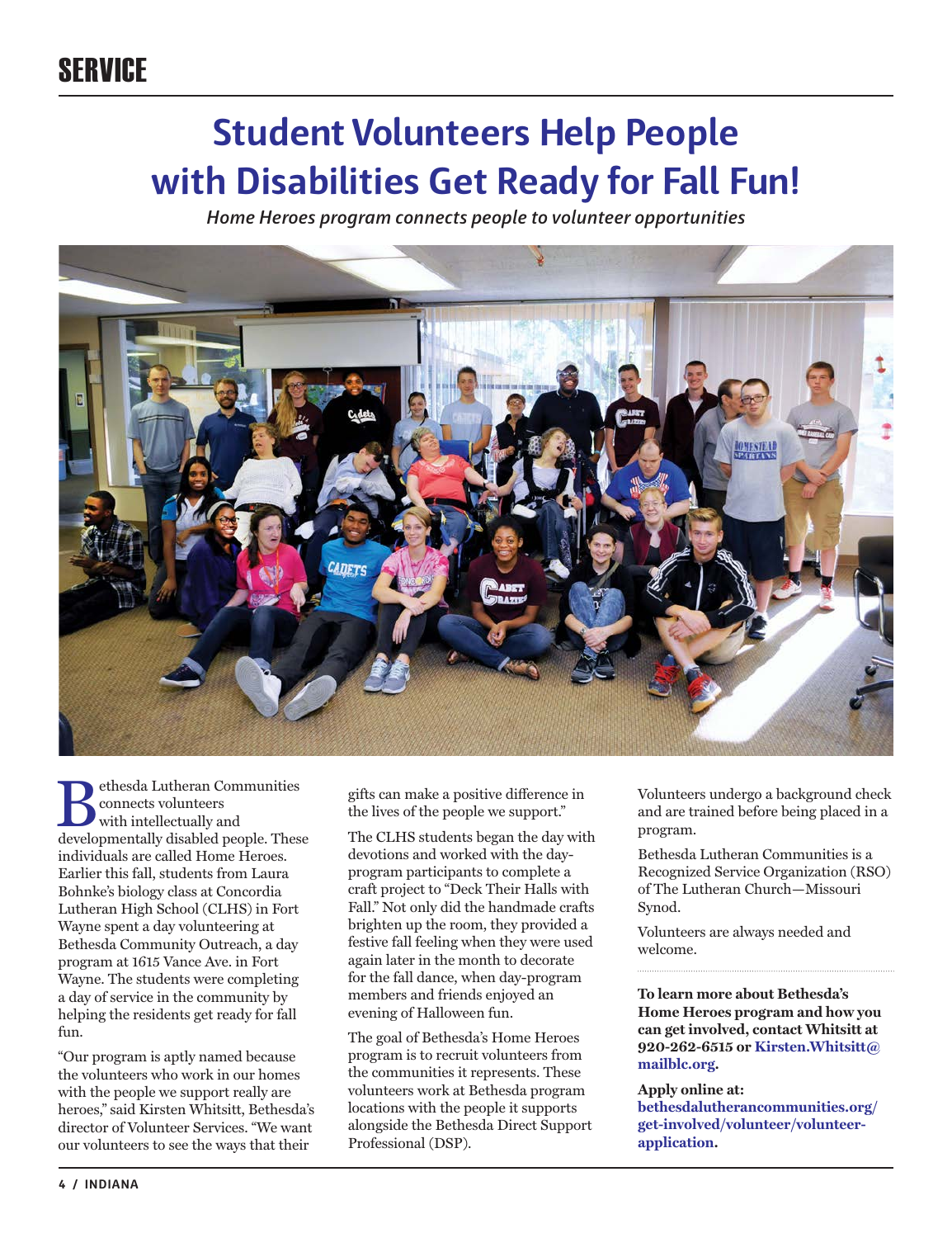## **STEWARDSHIP**

# **Rolling Up Your Sleeve December**

ast month I received a notice from the Red Cross saying that my blood was on its way to the Cleveland Clinic to help someone who was in need of blood. How special! I don't know who that person was nor do I need to know. In fact, for the 25 years or so of giving blood every two months, I haven't knowingly met anyone who has received my blood. They say that giving of one's blood is the gift of life. It had never crossed my mind until recently that doing this bi-monthly is a hallmark of faithful stewardship. However, there is no greater example of this than Christ shedding His blood on the cross. He wasn't thinking of Himself, as He was a fully committed steward to His Father's will. I heard my pastor recently talk about the "Joy of Generosity." Christ suffered and died generously for the sake of the whole world. I only give a pint each time. Jesus gave His whole self.



**Ken Schilf** Council of Resources

Christ's example was all about others, not about His own comforts. Stepping out of our comfort zone this Christmas season to help others is about the stewardship of giving. Feeding the hungry, sheltering the homeless, caring for the shut-ins are just a few ways of being faithful stewards.

Stewardship doesn't have to be just about money, but about your lifestyle. Stewardship flows from the Gospel. Our Father in heaven showed us His love by giving us the greatest Gift. We're reminded of that again as we celebrate Jesus' birth. When we share our Christian lifestyle with others, the Gospel is shared. That's human-care ministry and that's us, living as stewards of Christ. Have a blessed Christmas!



# **Prayer List**

#### **Week of December 5**

- › South Dakota District
- › Circuit 15
- › Concordia, *Greenwood*
- › Calvary, *Indianapolis*
- › Emmaus, *Indianapolis*
- › Our Savior, *Indianapolis*
- › Peace Deaf, *Indianapolis*
- › **Mission:** Burmese,
- *Southwest Fort Wayne*
- › **RSO:** Cross Connections,  *Fort Wayne*/*Indianapolis*

#### **Week of December 12**

- › South Wisconsin District
- › Circuit 20
- › Our Savior, *Danville*
- › Our Redeemer, *Lexington*
- › St. John, *Lexington*
- › Good Shepherd, *Lexington*
- › Bread of Life Mission, *Lexington*
- › **Mission:** Kenya Compassionate Care Ministries,
- *Emanuel, New Haven* › **RSO:** Hands of Mercy, *Fort Wayne*

#### **Week of December 19**

- › Southeastern District
- $\sqrt{2}$  Circuit 2
- › Trinity, *Crown Point*
- › Faith, *DeMotte*
- › Faith, *Gary*
- › Good Shepherd, *Gary*
- › Our Savior, *Gary*
- › St. John, *Gary*
- › **Mission:** TIM Support-First Timothy, *Messiah, Indianapolis*
- › **RSO:** Lutheran Child and Family Services, *Indianapolis*

**Week of December 26** *A very blessed Christmas to everyone!*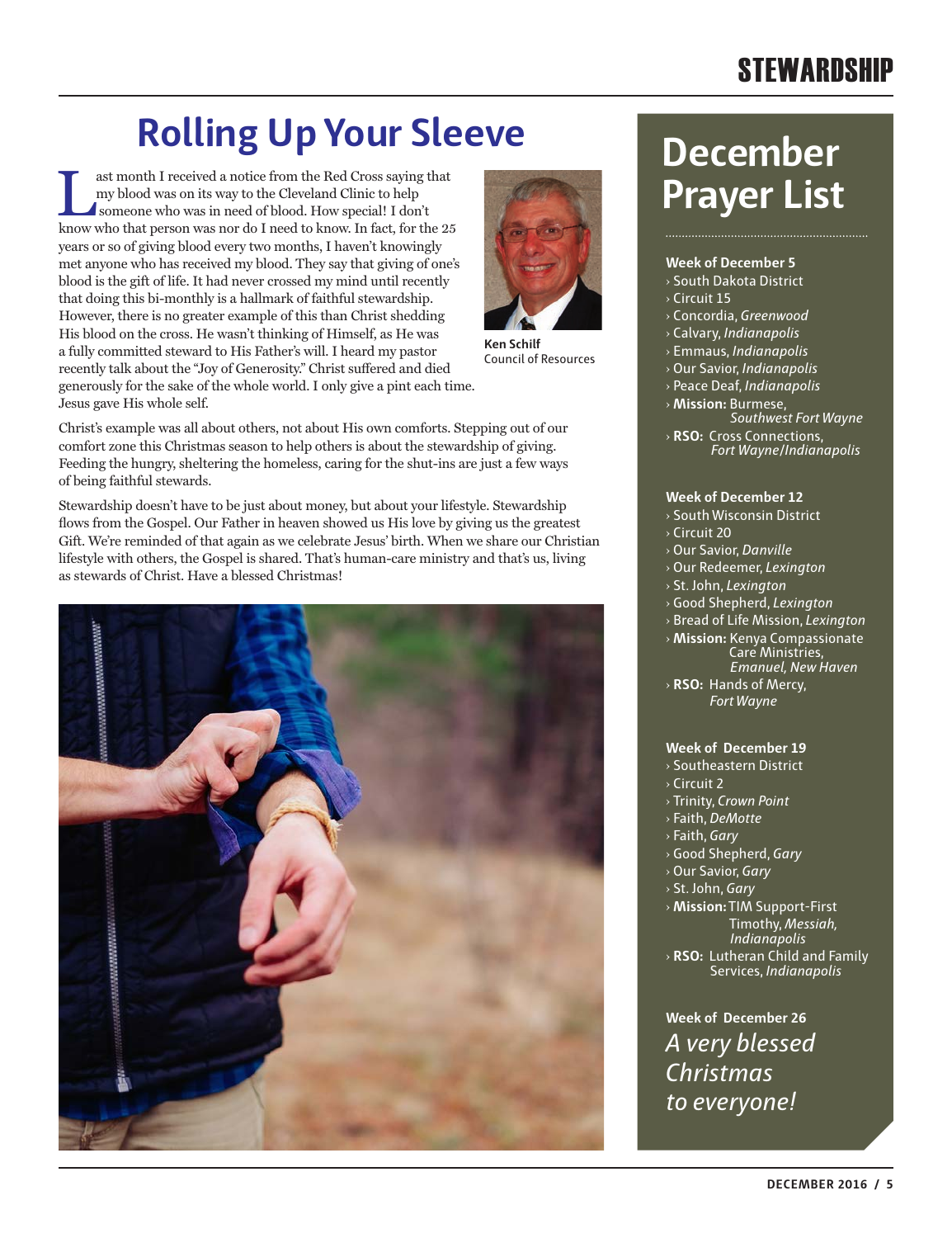## EVENTS & CELEBRATIONS

# **CALENDAR OF EVENTS**

**Please add these important dates to your personal calendar as we look forward to a fun and fulfilling holiday season.**

## **DECEMBER**

**8** District Board of Directors meeting

## **23**

The district office will close at noon

#### **25 A blessed Christmas!**

**26** District office closed

## **JANUARY**

**4-6** LCMS Campus Ministry Conference, *College Park, Md.*

#### **17-18**

Symposium on Exegetical Theology —*"The Spirit of Reformation Exegesis Today," Concordia Theological Seminary*

### **18-20**

Symposium on the Lutheran Confessions — "The 500th Anniversary of the Reformation Continuing the Celebration," *Concordia Theological Seminary*

## **22-28**

National Lutheran Schools Week — "Upon This Rock"

**27-29** LCMS Life Conference

## **FEBRUARY**

**10-12** "Katie Retreat" for pastors' wives, *Inn at DePauw, Greencastle*

#### **MARCH**

**16-19** LCMS Teen Leadership training, *St. Louis*

# **DECEMBER BIRTHDAYS**

DECEMBER 1

Venita Reininga, 92, Trinity, Darmstadt Opal Smolek, 92, St. Peter, North Judson

DECEMBER 2 Edith Wesley, 98, Trinity, Hobart Henry Kranich, 95, Zion, Decatur

DECEMBER 4 Marie Heller, 98, Immanuel, Avilla Judd Bleeke, 93, St. Paul (Preble), Decatur

DECEMBER 6 **Mildred Kiel, 100, Immanuel, Seymour** Bob Trussel, 95, Mt. Calvary, Fort Wayne Bud Wiser, 93, Calvary, Indianapolis

DECEMBER 7

Marvin Conrad, 95, Zion, Friedheim Francis Hudlow, 93, St. James, Lafayette Caroline Nielsen, 92, Cornerstone, Carmel Bertha Jackson, 91, Immanuel, Seymour

DECEMBER 8 Alberta Krampe, 93, Calvary, Indianapolis Helen Vandre Schakel, 93, Grace, Muncie

DECEMBER 9 Ralph Herb, 93, St. Paul's, Fort Wayne

DECEMBER 10 Russell Byrkett, 90, Immanuel, Seymour Wilma Toppe, 90, Immanuel, Seymour

DECEMBER 11 **Irene Schamber, 103 Holy Cross, Fort Wayne**

DECEMBER 12 Iris Guethe, 93, St. Paul's, Fort Wayne DECEMBER 13 Ruth Linnemeier, 91 St. John (Bingen), Decatur

DECEMBER 15 Ruby Fosbrink, 90 St. Peter's, Brownstown Beverly Grant, 90, St. Paul's, Evansville

DECEMBER 17 Lucille Fox, 90, Immanuel, Seymour

DECEMBER 18 Pauline Zollman, 91, St. John, Lanesville

 DECEMBER 19 Virgina Knoke, 97, Immanuel, Seymour Alma Keidel, 93, Zion, Friedheim Helen Roberts, 90, St. John's, White Creek

DECEMBER 20 Paul Thune, 90, Cornerstone, Carmel

DECEMBER 22 Maryon Schueler, 94 Emmanuel, Fort Wayne

DECEMBER 23

Fern Theriac, 92, St. John, Vincennes DECEMBER 25

Jack Griebel, 92, Mt. Calvary, Fort Wayne

DECEMBER 26 Anna Cockerham, 90, St. John, Vincennes Joe Halter, 90, St. John, Vincennes Evelyn Luecke, 90, Immanuel, Seymour

DECEMBER 27 Lynn Hinnefeld, 92, St. Peter's, Brownstown

DECEMBER 28 Ada Reek, 96, St. John, Indianapolis Pauline Rekeweg, 95, Zion, Woodburn Mildred Nelson, 92, Trinity, Hobart

DECEMBER 29 James Prien, 92, St. James, Lafayette

DECEMBER 30 Mary Hackman, 94, Immanuel, Seymour

DECEMBER 31 Martha Janz, 91, St. Matthew's, Delphi

## **Belated Birthdays**

AUGUST 1 Ruth Sunderman, 90, Immanuel, Seymour AUGUST 3

Dorothy Lunte, 92, Immanuel, Seymour AUGUST 14

Rabel Newkirk, 92, Immanuel, Seymour AUGUST 31 Hulda Goecker, 93, Immanuel, Seymour

SEPTEMBER 1 Pauline Hackman, 90, Immanuel, Seymour

SEPTEMBER 3 Melvin Wischmeier, 93, Immanuel, Seymour Rosemary Wesselman, 90 St. John, Indianapolis

SEPTEMBER 10 Mildred Rahn, 90, Immanuel, Seymour

SEPTEMBER 12 Esther Gottfried, 91, Immanuel, Seymour

SEPTEMBER 16 Edgar Westphal, 91, St. John, Indianapolis Mildred Kontak, 90, St. John, Indianapolis SEPTEMBER 17 **Marvin Stoppenhagen, 100 Zion, Friedheim**

SEPTEMBER 18 Marlin Keidel, 91, Zion, Friedheim

SEPTEMBER 30 Charles Walker, 95 Our Redeemer, Evansville

OCTOBER 12 Mae Ellen Schneider, 90 Immanuel, Seymour Lucile Stoppenhagen, 90, Zion, Friedheim

OCTOBER 15 Edna Hallow, 94, Immanuel, Seymour Edna Kaufman, 92, Immanuel, Seymour

OCTOBER 22 Bessie Ormsby, 94, Immanuel, Seymour OCTOBER 28

Helen Schleibaum, 92, Immanuel, Seymour OCTOBER 29

Lillie Girton, 92, St. John, Indianapolis NOVEMBER 4

Lois Schmidt, 94 Emmanuel, Fort Wayne

NOVEMBER 13 Lucille Psilas 97, Emmanuel, Fort Wayne

NOVEMBER 15 Treva Stahl, 93, Immanuel, Seymour Helma Conrad, 91, Zion, Friedheim

NOVEMBER 22 W. Dale Weasner, 93, Immanuel, Seymour

NOVEMBER 29 **Audramae Clamme, 102, Grace, Muncie**

# **DECEMBER ANNIVERSARIES**

DECEMBER 4 Mr. and Mrs. Kermit Wittman, 55 St. John's, Evanston

DECEMBER 5 Mr. and Mrs. Delbert James, 67 St. John's, Evanston

DECEMBER 6 Mr. and Mrs. Leroy Beilke, 63 St. Paul's, Evansville

Mr. and Mrs. Delbert Hacker, 62 St. John, Vincennes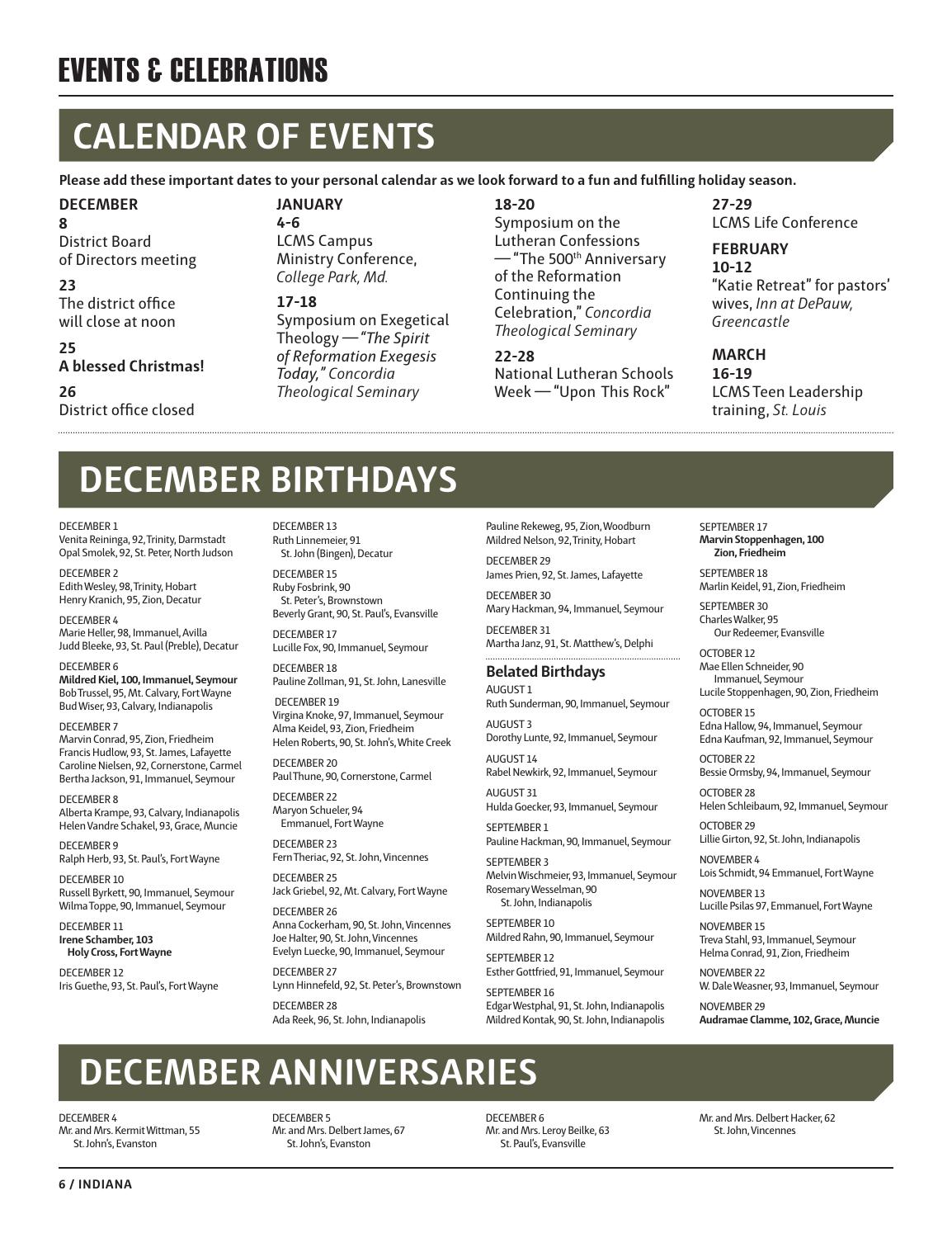## **CELEBRATIONS**

## **DECEMBER ANNIVERSARIES (CONT'D)**

DECEMBER 26 (CONT'D) Mr. and Mrs. Willis Conrad, 52 Zion, Friedheim

DECEMBER 7 Mr. and Mrs. Jack Wheeler, 55 St. Peter's, Brownstown Mr. and Mrs. Albert Koch, 52 Immanuel, Michigan City

DECEMBER 8 Mr. and Mrs. Rich Reidenbach, 53 Heritage Valparaiso

DECEMBER 9 Mr. and Mrs. Bob Schultz, 59 Faith, DeMotte

DECEMBER 10 Mr. and Mrs. Kenneth Borchelt, 60 Trinity, Hobart Mr. and Mrs. Jerrold Horn, 55 St. Paul's, Evansville DECEMBER 11 Mr. and Mrs. Deane Fisher, 60 Calvary, Plymouth Mr. and Mrs. Ronnie Polk, 55 St. John, Indianapolis Mr. and Mrs. David Cooper, 50 Trinity, Hobart Mr. and Mrs. John O. Wittman, 50 St. John's, Evanston DECEMBER 14 Mr. and Mrs. Lester Roach, 53 Cornerstone, Carmel DECEMBER 16 Mr. and Mrs. Bill Carter, 59 Zion, New Palestine Mr. and Mrs. Wendell Perkins, 54 St. John, Vincennes DECEMBER 17 Mr. and Mrs. William Swift, 55 Holy Cross, Fort Wayne Mr. and Mrs. Vill Thompson, 50 Holy Cross, Fort Wayne DECEMBER 19

Mr. and Mrs. Robert Schoen, 51 St. John, Lanesville

DECEMBER 20 Mr. and Mrs. John Watkins, 57 Cornerstone, Carmel

DECEMBER 21 Mr. and Mrs. Richard Johnson, 57 Calvary, Indianapolis Mr. and Mrs. Roland Meyer, 57 Immanuel, Seymour

DECEMBER 22 Mr. and Mrs. Robert Beall, 59 St. James, Lafayette Mr. and Mrs. Ronald Poulston, 59 Trinity Memorial, Merrillville Mr. and Mrs. Carroll Hamner, 58 St. John, Vincennes

DECEMBER 23 Mr. and Mrs. Bob Schiefelbein, 61 Calvary, Plymouth Mr. and Mrs. Richard Carpenter, 55 Zion, Seymour Mr. and Mrs. Byron White, 55

St. Paul's, (Denham), Winamac

Mr. and Mrs. Larry Stanford, 54 Calvary, Indianapolis

DECEMBER 24 Mr. and Mrs. Harley Like, 65 St. John, Vincennes Rev. and Mrs. James Link, 51 St. John, Indianapolis

DECEMBER 25 Mr. and Mrs. Rich Rekeweg, 62 Mt. Calvary, Fort Wayne

DECEMBER 26 Mr. and Mrs. Ray Schur, 62 Concordia, Louisville Mr. and Mrs. Len Buuck, 60 Emmanuel, Fort Wayne Mr. and Mrs. Art Bartholomew, 54 Heritage, Valparaiso Mr. and Mrs. Stephen Heeger, 54 Trinity, Darmstadt Mr. and Mrs. Russ Prough, 50 Concordia, Louisville Mr. and Mrs. Neil Welty, 50 Cornerstone, Carmel

DECEMBER 27 Mr. and Mrs. Marvin Conrad, 74 Zion, Friedheim Mr. and Mrs. Donald Haines, 63 St. Paul (Preble), Decatur Mr. and Mrs. William Berning, 62 Holy Cross, Fort Wayne Mr. and Mrs. Ron Schmidt, 57 St. John, Monroeville Mr. and Mrs. Tony Fuhrer, 52 St. Paul's, Evansville Mr. and Mrs. Eugene Peters, 52 St. Peter's, Brownstown Mr. and Mrs. Frank Kolanowsi, 51 St. Peter, North Judson DECEMBER 28 Mr. and Mrs. Donald Cox, 66 Zion, Seymour Mr. and Mrs. Paul McMichael, 65 Holy Cross, Indianapolis Mr. and Mrs. Jackie Phillips, 60 St. James, Lafayette Mr. and Mrs. Marvin Barkes, 52 Concordia, Greenwood Mr. and Mrs. Thom Seeley, 52 Cornerstone, Carmel Mr. and Mrs. John Lewis IV, 50 Immanuel, Seymour DECEMBER 29 Mr. and Mrs. Noel Schlegelmilch, 53 Immanuel, Michigan City DECEMBER 30

Mr. and Mrs. Ralph Herb, 65 St. Paul's, Fort Wayne Mr. and Mrs. Neil Lantz, 54 Cornerstone, Carmel

DECEMBER 31 Mr. and Mrs. Hank Hansen, 60 Zion, Seymour Mr. and Mrs. Ed Fields, 55 Concordia, Louisville Mr. and Mrs. Michael Wimsatt, 52 Shepherd of the Hills, Georgetown

#### **Belated Anniversaries**

AUGUST<sub>2</sub> Mr. and Mrs. Joseph Baker, 51 Immanuel, Seymour

AUGUST 4 Mr. and Mrs. Ronald Otte, 52 Immanuel, Seymour

AUGUST 5 Mr. and Mrs. Donald Pardieck, 59 Immanuel, Seymour

AUGUST 8 Mr. and Mrs. Wendell Borcherding, 50 Immanuel, Seymour

AUGUST 14 Mr. and Mrs. Robert Carpenter, 60

Immanuel, Seymour AUGUST 10 Mr. and Mrs. Richard Raabe, 59 Immanuel, Seymour

AUGUST 23 Mr. and Mrs. Ralph Pardieck, 62 Immanuel, Seymour

AUGUST 25 Mr. and Mrs. Delbert Kilgas, 58 Immanuel, Seymour

AUGUST 28 Mr. and Mrs. Donavon Kieser, 55 Immanuel, Seymour

SEPTEMBER 1 Mr. and Mrs. Gene Linnemeier, 52 Zion, Friedheim

SEPTEMBER 2 Mr. and Mrs. Ronald Darlage, 54 Immanuel, Seymour

SEPTEMBER 9 Mr. and Mrs. Gary Heckman, 70 Zion, Friedheim

SEPTEMBER 15 Mr. and Mrs. Dan Kiel, 58 Immanuel, Seymour

SEPTEMBER 17 Mr. and Mrs. Edward Beltz, 55 Immanuel, Seymour Mr. and Mrs. Don Gehres, 50 Zion, Friedheim

SEPTEMBER 18 Mr. and Mrs. Jim Crosby, 60 Zion, Friedheim

SEPTEMBER 27 Mr. and Mrs. Glen VonDielingen, 51 Immanuel, Seymour

OCTOBER 2 Mr. and Mrs. Larry Wente, 50 Immanuel, Seymour

OCTOBER 3 Mr. and Mrs. Robert Avney, 60 St. Matthew's, Delphi

OCTOBER 7 Mr. and Mrs. Joseph Caruso, 55 St. John, Indianapolis

OCTOBER 11 Mr. and Mrs. Walter Weihe, 51 Immanuel, Seymour

OCTOBER 12 Mr. and Mrs. Charles Myers, 58 St. John, Indianapolis

OCTOBER 14 Mr. and Mrs. Ross Maschino, 55 Immanuel, Seymour

OCTOBER 17 Mr. and Mrs. Donald Niederbaumer, 51 Immanuel, Seymour

OCTOBER 21 Mr. and Mrs. Farrell Sullivan, 54 Immanuel, Seymour

OCTOBER 22 Mr. and Mrs. Robert Walton, 65 St. Matthew's, Delphi

OCTOBER 24 Mr. and Mrs. Ron Bultemeier, 50 Zion Friedheim

NOVEMBER 1 Mr. and Mrs. Don Koestring, 62 Our Redeemer, Evansville

NOVEMBER 5 Mr. and Mrs. George Wilson 60 Emmanuel, Fort Wayne

NOVEMBER 11 Mr. and Mrs. Glen Heideman, 53 Immanuel, Seymour

NOVEMBER 18 Mr. and Mrs. Rudolf Czerny, 65 Zion, Wabash

NOVEMBER 20 Mr. and Mrs. Donald Everest, 56 St. John, Indianapolis

NOVEMBER 21 Mr. and Mrs. Bill Ayres, 57 St. John, Indianapolis Mr. and Mrs. Stanley Payne, 56 Emmanuel, Fort Wayne Mr. and Mrs. Keith Clark, 51 Emmanuel, Fort Wayne Mr and Mrs. Ted Cameron, 50 Our Redeemer, Evansville

NOVEMBER 24 Mr. and Mrs. Arthur Rump, 70 St. John, Indianapolis

NOVEMBER 25 Mr. and Mrs. Jerry Brown, 50 Immanuel, Seymour Mr. and Mrs. Jerry Kanning, 50 Emmanuel, Fort Wayne

NOVEMBER 26 Mr. and Mrs. Jerry Brown, 50 Immanuel, Seymour Mr. and Mrs. Donald Schneider, 65 Immanuel, Seymour

NOVEMBER 27 Mr. and Mrs. Donald Roser, 63 Zion, Wabash

NOVEMBER 29 Mr. and Mrs. Lynn Fox 57 St. John, Indianapolis

NOVEMBER 30 Mr. and Mrs. Roger Roth, 58 Our Redeemer, Evansville